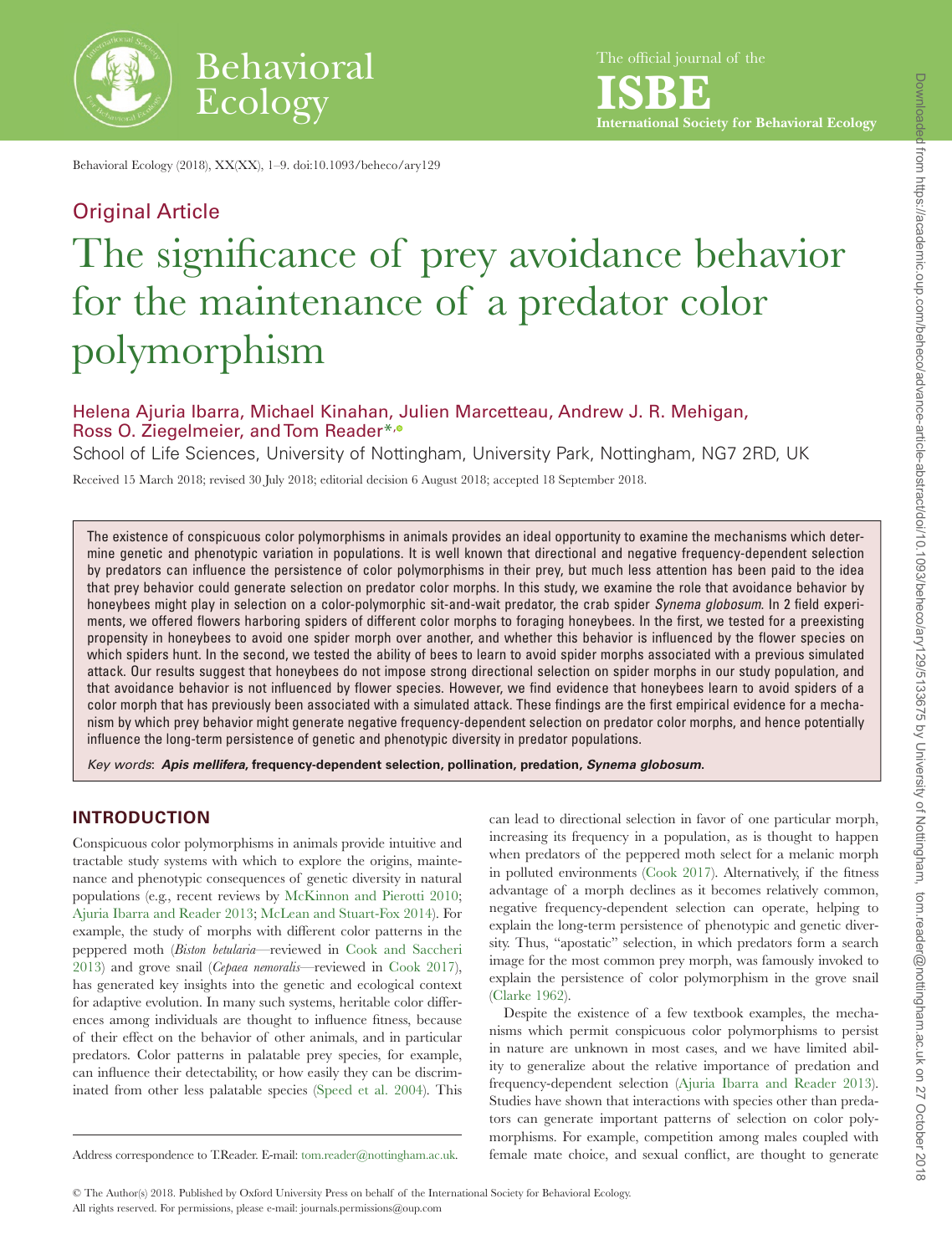frequency-dependent selection on color morphs in lizards [\(Fitze](#page-7-4)  [et al. 2014\)](#page-7-4) and damselflies, respectively ([Svensson and Abbott](#page-8-3)  [2005\)](#page-8-3). We can easily imagine that interspecific competitors or parasites might similarly be involved. In this study, however, we focus on the neglected possibility that selection by prey species may influence the persistence of color polymorphisms in their predators.

We consider the case of a conspicuously polymorphic crab spider, *Synema globosum*, a sit-and-wait predator of pollinators on flowers ([Ibarra and Reader 2014](#page-8-4)). Female *S. globosum* have a band of either bright white, yellow or red on their opisthosoma, whereas males lack this band and are not polymorphic [\(Thery and Casas](#page-8-5)  [2009\)](#page-8-5). The female polymorphism is discrete and heritable, and differences among morphs are detectable by typical prey species, such as the honeybee *Apis mellifera* ([Ajuria Ibarra and Reader 2014\)](#page-7-5). It is not known why the polymorphism is restricted to females, and it is possible that male behavior (e.g., mate choice or harassment) could play a role in the maintenance of the diversity in female color [\(Ajuria Ibarra 2013](#page-7-6)). However, males are much smaller than females, and perhaps, therefore, less conspicuous to their prey, and they seem to spend less time hunting in exposed positions on flowers (Reader, unpublished data). Hence, prey responses to color may be especially important in determining selection on morphology in females. Here, therefore, we explore the idea that prey behavior can generate selection on color patterns in female *S. globosum*, disadvantaging those morphs which are readily detected and avoided before an attack is possible.

The effect of prey behavior towards a predator can lead to directional, frequency-independent selection if it causes one morph to have significantly higher fitness than the alternative morphs. In the case of *S. globosum*, if prey show lower aversion towards a particular female morph, that morph may have a higher probability of making a successful attack, and increased survival and/or fecundity as a result. In a panmictic population, assuming this selection is more potent than genetic drift, we would expect it to lead eventually to fixation of the genotype which corresponds to the less aversive morph [\(Bell 1997\)](#page-7-7). However, the process of fixation may be slow, and polymorphism may be observed during transition ([Mitchell-Olds et al. 2007\)](#page-8-6). Alternatively, directional selection by prey could actively maintain phenotypic diversity in predators. The response of prey to the threat of attack could depend on the local environment, so that different predator morphs are more successful in different habitats or at different times (e.g., if they forage on different flower species). If offspring are more likely to be found in habitats inhabited by their parents, a selection mosaic might exist which favors the persistence of the polymorphism in the population as a whole ([Kondrashov and Mina 1986;](#page-8-7) [Forde et al. 2004](#page-7-8)). Thus, although there is no evidence for habitat (e.g., flower color) specialization in *S. globosum* morphs ([Ajuria Ibarra 2013](#page-7-6)), directional selection, which may or may not vary with habitat type, could have an important effect on the maintenance of the polymorphism.

The potential for negative frequency-dependent selection by prey on predator traits to promote the maintenance of polymorphisms has been recognized by various authors [\(Paulson 1973](#page-8-8); [Hori 1993](#page-7-9); [Roulin and Wink 2004](#page-8-9); [Arcos 2007\)](#page-7-10), but few empirical studies exist. Perhaps the best evidence supporting the idea comes from the scale-eating cichlid fish *Perissodus microlepis* [\(Hori 1993](#page-7-9)). Populations of *P. microlepis* show a genetically-determined polymorphism for handedness. Right-handed individuals always attack "prey" fish from the left side, whereas left-handed individuals attack from the right. Frequencies of the 2 morphs oscillate around unity across generations. This is explained by that fact that prey more effectively guard the side of their body from which they are attacked most frequently, causing the most abundant cichlid morph to feed less often, and the rarer morph appears to have a reproductive advantage as a result. While this system demonstrates the potential for prey to generate frequency-dependent selection on predators, and possibly maintain balanced polymorphisms, few other studies have considered the possibility, and none have tested it empirically ([Paulson 1973](#page-8-8); [Roulin and Wink 2004](#page-8-9); [Arcos 2007\)](#page-7-10).

In theory, negative frequency-dependent selection could occur whenever prey can distinguish between predator morphs, learn to associate the polymorphic trait with a potential attack, and avoid the morph that is encountered more frequently. *S. globosum* is an ideal candidate for such a system, because one of its main prey species is the honeybee (Reader et al. 2006; [Ajuria Ibarra 2013](#page-7-6)), which has good color vision [\(Chittka and Menzel 1992;](#page-7-11) [Dyer et al.](#page-7-12) [2011\)](#page-7-12), and is able to learn to associate color with positive and negative stimuli (e.g., [Giurfa 2007;](#page-7-13) [Avargues-Weber et al. 2010](#page-7-14)). The response of honeybees to sit-and-wait predators (especially spiders) has been widely investigated. Honeybees show a negative response towards spiders by avoiding flowers or orb-webs [\(Dukas 2001](#page-7-15); [Tso et al. 2004;](#page-8-11) [Reader et al. 2006\)](#page-8-10). Therefore, some spiders have evolved coloration and patterns to appear camouflaged or to attract prey by exploiting their responses to flower signals ([Thery and](#page-8-12) [Casas 2002;](#page-8-12) [Heiling et al. 2003](#page-7-16); [Defrize et al. 2010\)](#page-7-17). Different color morphs within a single spider species can elicit different behavioral responses from honeybees. For example, a melanic morph of the giant wood orb-weaving spider *Nephila pilipes* was shown to intercept significantly fewer prey than a brightly-colored morph ([Tso](#page-8-11) [et al. 2004](#page-8-11)). This seems to be because the brightly-colored morph produces visual signals similar to some food resources, whereas the outline of the melanic morph's body is significantly clearer to honeybees. Although the consequences of such differences in prey capture rates for selection in *N. pilipes* is unknown, these findings underline the potential for honeybees to influence the maintenance of polymorphism in their predators.

In the present study, we conducted 2 experiments to examine how interactions between *S. globosum* and honeybees might generate directional or frequency-dependent selection on female *S. globosum* morphs, which might in turn influence the maintenance of color polymorphism. The first experiment tested whether honeybees from a population naturally exposed to crab spider predation responded differently to different color morphs of *S. globosum* on different species of flower. Assuming that prey capture affects fitness, if honeybees in this experiment show a higher propensity to visit flowers harboring a particular spider color morph, it would suggest that selection is operating in favor of that morph, either directionally, or in a frequency-dependent way (e.g., because the favored morph is rare in the study population). Additionally, if honeybee responses to a particular morph depend on the species of flower on which the spider is found, this could indicate habitatspecific directional selection. The second experiment tested for an effect of a recent negative experience with a particular color morph of *S. globosum* on the subsequent response of honeybees to spiders of the same or a different morph. In this experiment, a decrease in the propensity to visit a flower with a particular morph caused by a recent negative experience with that morph would be consistent with the idea that honeybees can exert frequency-dependent selection on *S. globosum*. The results from our experiments provide the first empirical test of the hypothesis that prey behavior can favor rare predator color morphs, and hence potentially contribute to the maintenance of color polymorphism.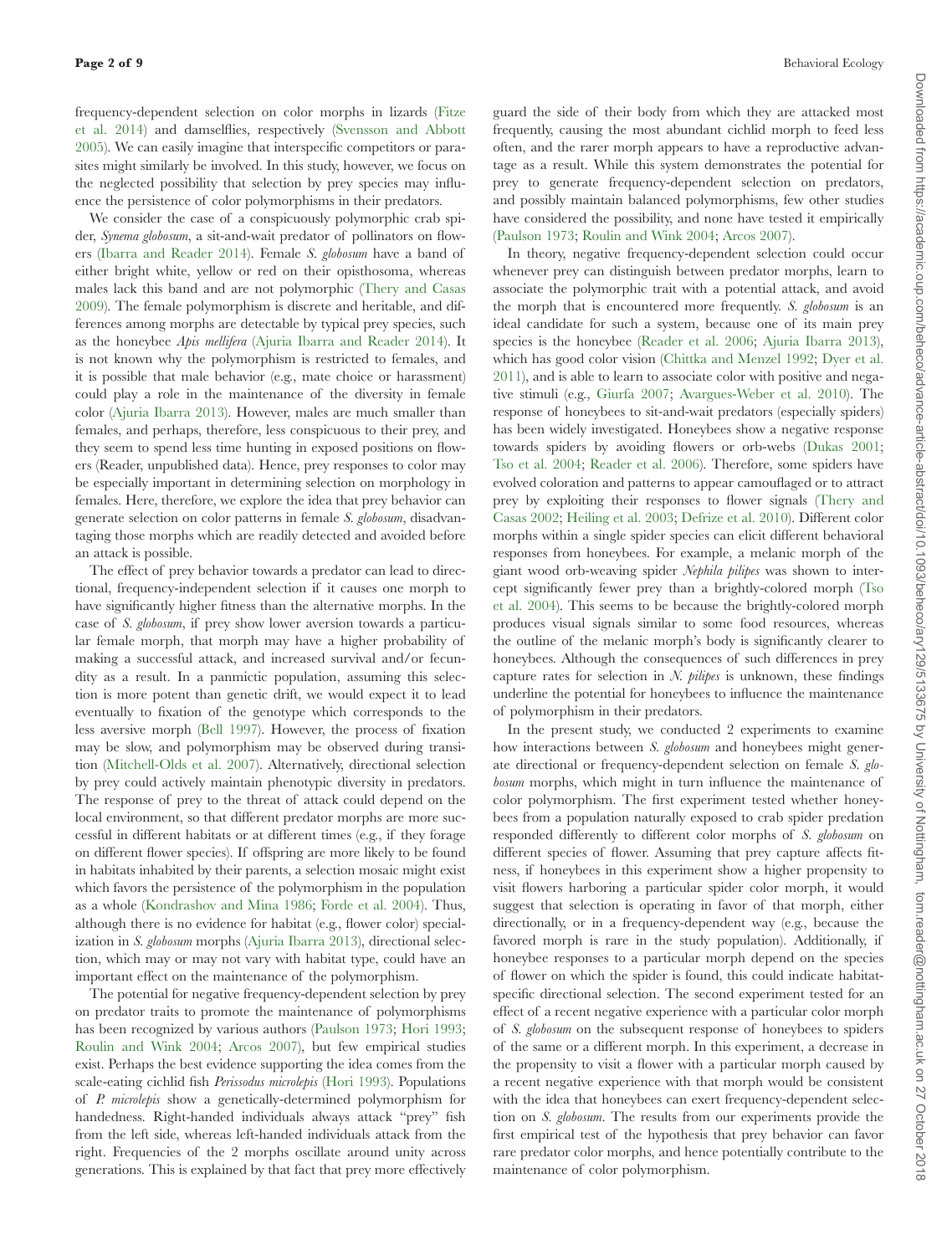# **METHODS**

All experiments were carried out between 09:30 AM and 05:00 PM in meadows and open woodland at the Quinta de São Pedro Study Centre, near Lisbon, Portugal (38°38′19″ N, 9°11′50″ W) in April 2010 and 2011. Spiders were hand-collected from different flowering plants in the area, and killed by leaving them in a Perspex tube filled with  $CO<sub>2</sub>$  for 1 h, before being glued to flowers for use in the experiments. White female spiders were excluded because they were found at very low frequencies (<5%). Honeybees were sampled while foraging naturally on patches of flowers spread across an area of several hectares. We assume that most bees encountered came from several apiaries which were maintained at the site by local farmers.

# Experiment 1

To investigate if there was an effect of spider color on the foraging behavior of honeybees, flowers of sage-leaf rockrose (*Cistus salvifolium*), purple viper's bugloss (*Echium plantagineum*), and lavender (*Lavandula stoechas*) harboring spiders were offered to wild honeybees. These are species on which *S. globosum* is commonly found at the study site ([Ajuria Ibarra 2013\)](#page-7-6). Four spider treatments were used for each flower species: red female, yellow female, male, and control  $(N = 100)$  presentations per combination of flower species and spider treatment). Ten newly-collected spiders of each type were used for each of 7 days of the experiment. Wheat flour mixed with water was used to glue each spider to a petal (or inflorescence in the case of lavender), such that it was clearly visible to approaching honeybees. The control treatment consisted of flowers with glue added, but no spider. Treatments were performed in temporal blocks, with each combination of flower species and treatment being applied once in each block. Spiders and treatment-flower combinations were chosen randomly within blocks.

Each treated flower was offered to a honeybee that was foraging on the same species at the study site. The treated flower was held with a pair of tweezers at arms' length and placed within 5 cm of the flower on which the honeybee was feeding. If the honeybee did not approach it, the flower was repositioned until it did. When offered a flower, 1 of 3 responses by the honeybee was recorded, following ([Duffield et al. 1993\)](#page-7-18): *Ignored*—the honeybee approached the flower but changed its course without pausing or making contact with it; *Rejected*—the honeybee inspected the flower, hovering in close proximity, sometimes touching it with its antennae or legs, but did not alight; *Accepted*—the honeybee alighted on the flower.

# Experiment 2

To test if honeybees respond to spider morphs differently after previously experiencing a simulated attack associated with a spider of a particular color, individual honeybees were sequentially offered 2 flowers of *C. salvifolius*, each harboring a different female spider. *C. salvifolius* was used because it was the species with the highest probability of acceptance in Experiment 1. Spiders were glued to flowers as above, and the flower was attached with sticky tape to a 60-cm garden plant stick, before being offered to foraging honeybees. This method eliminated observer collisions with the vegetation, which occasionally caused us to have to terminate trials in Experiment 1.

First, a naïve foraging honeybee was repeatedly presented with a flower harboring a spider by an observer until the flower was accepted, or until 10 rejections had been observed. We refer to these presentations as "Offer 1". We recorded the number of times the flower was presented before being accepted, as a measure of a honeybee's willingness to forage despite the presence of a spider. Next, while the honeybee was feeding on the flower in Offer 1, it suffered a simulated spider attack by a second observer. The attack disturbed the honeybee, which invariably flew off to another flower to recommence foraging. The honeybee was followed on its foraging flight by the first observer, and repeatedly presented with a second flower harboring a different spider until that flower was accepted, or until 10 rejections had been observed. We refer to the second set of presentations as "Offer 2". Again, we recorded the number of times the flower was presented before being accepted, as a measure of willingness to forage. If a naïve honeybee failed to accept a flower at all in Offer 1, the trial was abandoned and a different naïve honeybee was chosen. If a honeybee which had already experienced an attack failed to accept the flower in Offer 2, we recorded the number of rejections as 10.

To simulate an attack from the spider, bees were prodded with a teasing needle from a dissection kit attached with sticky tape to a plant stick. The attack was conducted with sufficient strength to simulate an attack from a spider (which we often observed occurring naturally at the study site), but without injuring the bee. Honeybees always flew away after they were attacked, but they generally stayed in the same patch of *C. salvifolius* bushes, and they were lost from sight only very occasionally.

Four female spider treatments were used for Offer 1 and Offer 2: red followed by yellow, yellow followed by red, red followed by red, and yellow followed by yellow  $(N = 40)$  pairs of flowers per treatment). Ten newly-collected spiders of each type were used for each of the 4 days of the experiment. Spiders and treatments were assigned at random. The behavior of honeybees in response to the experiment was evaluated in 3 ways. First, both before and after the simulated attack (Offers 1 and 2), we considered the number of times a flower had to be presented before a bee accepted it. Second, the honeybee's response to a flower presented after the simulated attack (Offer 2) was recorded using the criteria described for Experiment 1, but 2 types of acceptance were considered: *Landed*—the honeybee landed on the flower, but did not probe it for nectar; *Fed*—the honeybee landed and probed the flower. Third, a subjective index was used to score the speed with which honeybees rejected each flower:  $1 =$  slow (the bee hovered close to the flower for more than approximately 3 s, often touching the flower with its antennae),  $2 =$  fast (the bee hovered for approximately  $2-3$  s, sometimes touching the flower with its antennae), and  $3 = \text{very fast}$  (the bee noticeably hesitated close to the flower, but only very briefly [approx. 1 s] before flying away).

## Statistical analysis

Honeybee responses in Experiment 1 were analyzed with generalized linear mixed models (GLMMs) with binomial errors and block as a random effect. Binomial responses were: 1) accepted versus not accepted (reject + ignore), 2) accepted versus rejected (with ignored flowers excluded), and 3) inspected (accept + reject) versus not inspected (ignore). Differences between spider treatments were analyzed by comparing a model containing all 4 treatments to a model where the 3 spider treatments were collapsed into one and contrasted with the control.

For Experiment 2, the differences in number of rejections of flowers by honeybees in Offer 1 (maximum  $= 10$ ) between those harboring red and yellow spiders, and among the 4 days on which trials took place, were analyzed using a non-parametric 2-way analysis of variance. Responses to spider treatments in Offer 2 were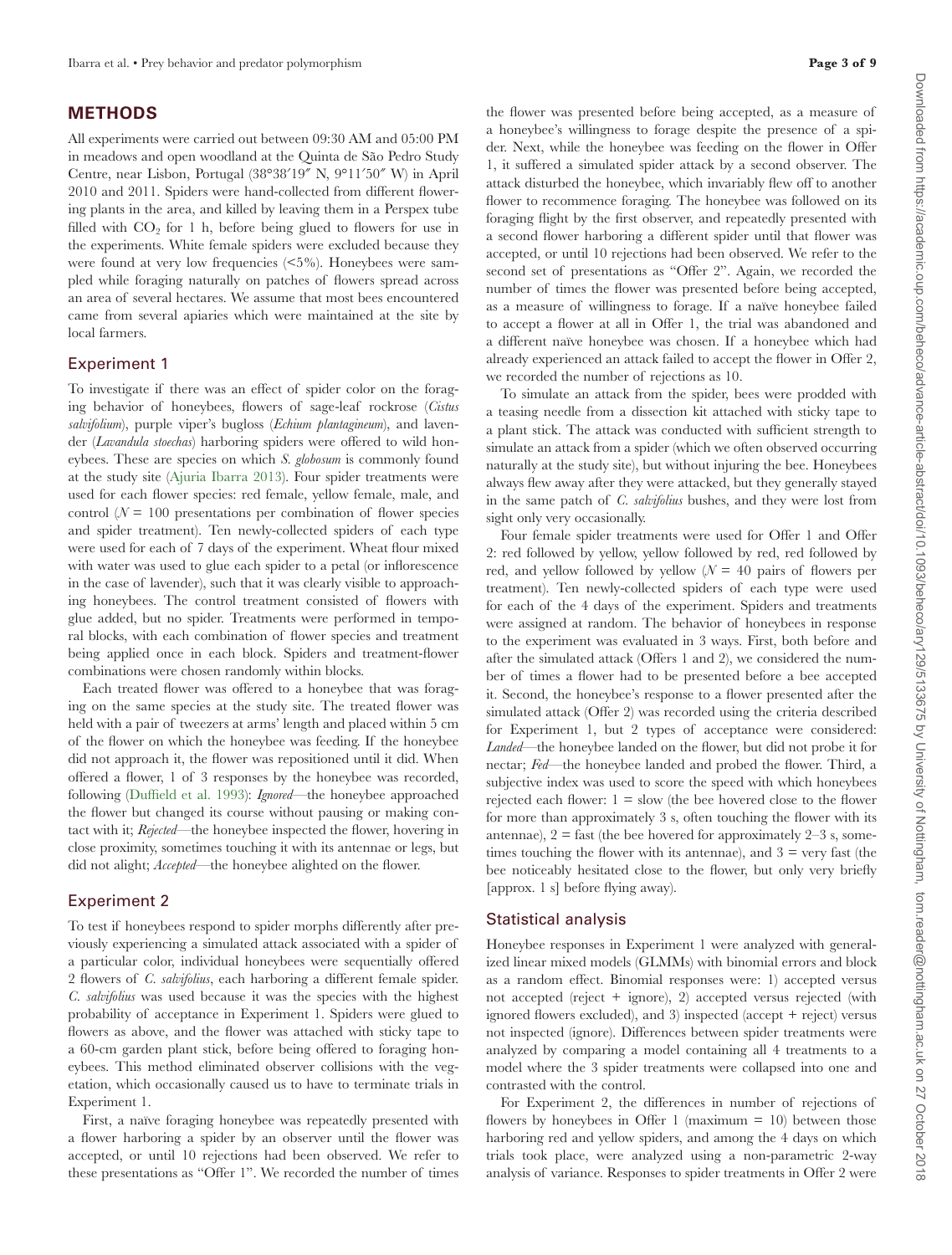analyzed using generalized linear models (GLMs) with binomial errors. Three binary response variables were used: 1) accepted (fed + land) versus not accepted, 2) fed versus not fed, and 3) whether or not the number of presentations which were rejected in Offer 2 was higher than in Offer 1. For the first 2 of these variables, 2 separate models were fitted, one considering only the first attempt to present a flower to a honeybee in Offer 2, and the other considering all attempts to present the flower (maximum  $= 10$ ; i.e., did the bee ever land/feed?). We expected that any effect of learned aversion to spiders encountered in Offer 1 would be strongest in the first of these 2 analyses. Day of study (1–4) was included as a fixed factor to account for changes in honeybee behavior over time. In all models, the significance of each term was assessed using a chi-squared test statistic after backward deletion from a saturated model. A separate chi-squared test was used to assess the difference in the proportion of bee responses in each rejection speed class (slow, fast and very fast) among spider treatments for the first presentation of flowers in Offer 2 in Experiment 2. All analyses were conducted in R 2.12.2 [\(The R Development Core Team 2017](#page-8-13)).

# **RESULTS**

# Experiment 1

In Experiment 1, significant effects of spider presence and flower species were found on the probabilities that a honeybee would inspect and accept a flower for all response variables ([Figure 1](#page-3-0) and [Table 1\)](#page-4-0). There was a higher probability of a honeybee inspecting and landing on a flower without a spider than a flower with either a red or yellow female, or a male spider, and honeybees were more likely to inspect and accept a flower of *C. salvifolius* than a flower of *E. plantagineum* or an inflorescence of *L. stoechas* ([Table 1](#page-4-0)). No significant differences were found among spider treatments: the effect of collapsing the spider treatments together in the statistical model was not significant for any of the response variables: accepted versus not accepted ( $\chi^2$  = 2.718, df = 6, *P* = 0.843), accepted versus rejected ( $\chi^2 = 3.477$ , df = 6, P = 0.747), and inspected versus not inspected ( $\chi^2$  = 6.484, df = 6, *P* = 0.371). The interaction between spider type and flower species was not significant for any response variable ([Table 1\)](#page-4-0). Hence, the negative effect of the presence of a spider on bee behavior was similar on all flower species.

# Experiment 2

The behavior of naïve honeybees at the start of Experiment 2, before they received a simulated spider attack, was consistent with the results of Experiment 1. There was no significant overall effect of spider color on the mean number of times that naïve individual honeybees rejected a flower harboring the spider before accepting it in Offer 1 (2-way nonparametric Anova:  $H = 0.40$ , df = 1  $P = 0.529$  (Figure 2). Similarly, there was no significant effect of the day of study  $(H = 3.43, df = 3, P = 0.331)$  on the number of times that honeybees rejected flowers in Offer 1, meaning that naïve bees did not accept flowers more or less quickly as the study progressed. Although there was a tendency for flowers harboring yellow spiders to be rejected more frequently by naïve bees earlier in the study, the interaction between spider color and day of study on the number of times that honeybees rejected flowers in Offer 1 was not significant ( $H = 7.46$ , df = 3,  $P = 0.060$ ).

There was a significant effect of the spider color morph harbored by the flower presented to naïve honeybees (in Offer 1) on the proportion of those bees which subsequently fed on a flower the first time it was presented to them after a simulated spider attack (i.e., in Offer 2; see [Table 2](#page-5-0)). A lower proportion of the honeybees



#### <span id="page-3-0"></span>Figure 1

Proportion of flowers of *C. salvifolius*, *E. plantagineum*, and inflorescences of *L. stoechas*, that were accepted (upper 2 panels) or inspected (lower panel) by honeybees. Accepted flowers are shown as a proportion of all flowers (upper panel) or a proportion of only those flowers which were inspected (middle panel). Flowers harbored a red or yellow female spider, or a male spider, or no spider (control). Error bars are 95% confidence intervals calculated using the binomial distribution.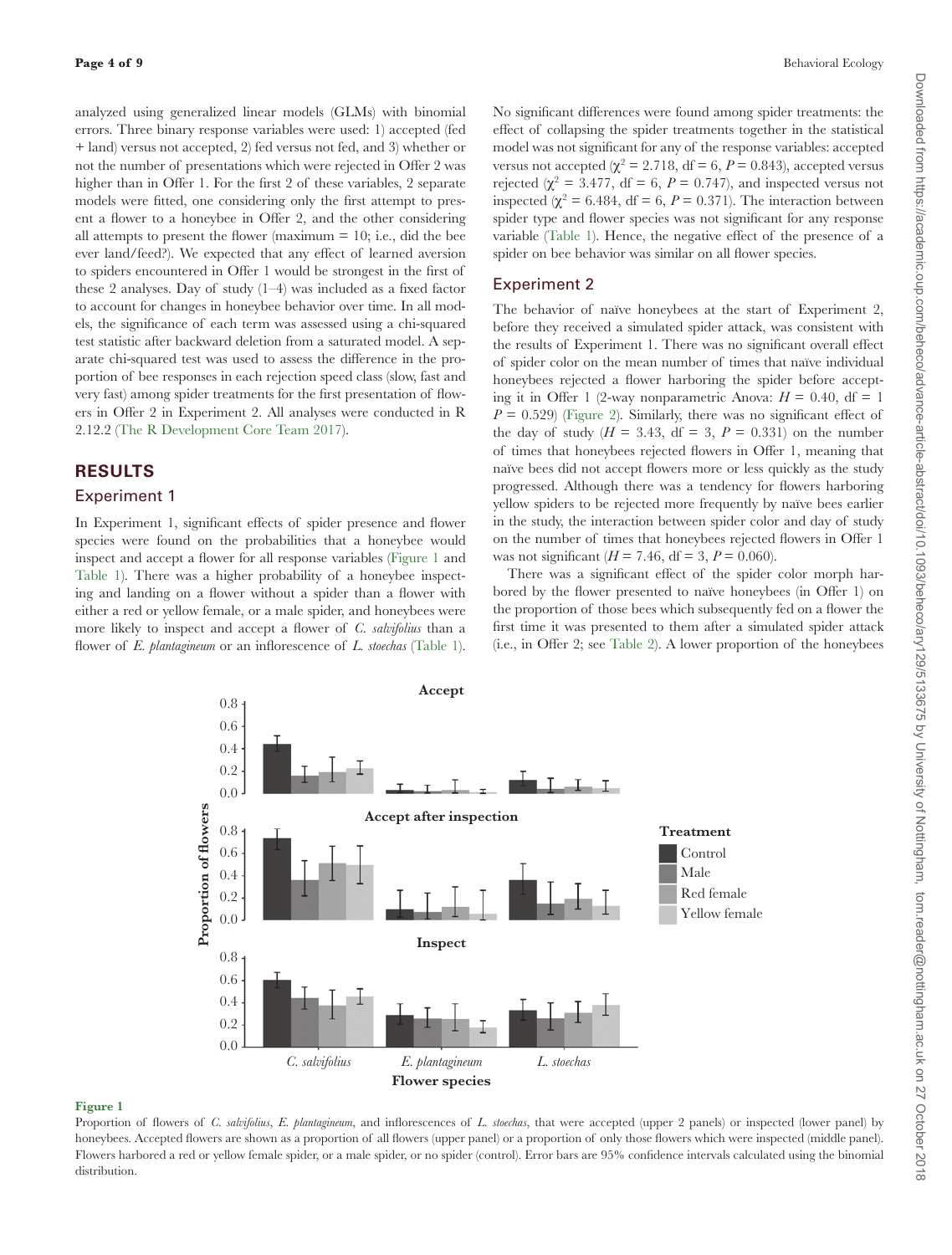## <span id="page-4-0"></span>**Table 1**

**Results of binomial GLMMs testing the effect of spider treatment, flower species, and the interaction between them on honeybee responses to flowers offered in the field in Experiment 1**

|                                | Spider |    |         | Flower species |    | Spider $\times$ flower species |       |    |       |
|--------------------------------|--------|----|---------|----------------|----|--------------------------------|-------|----|-------|
| Response                       |        | df |         |                | di |                                |       | dt |       |
| Accepted versus not accepted   | 26.869 |    | $0.001$ | 119.210        |    | $0.001$                        | .392  |    | 0.500 |
| Accepted versus rejected       | 17.770 |    | $0.001$ | 77.606         |    | $0.001$                        | .640  |    | 0.440 |
| Inspected versus not inspected | 8.957  |    | 0.003   | 48.010         |    | $0.001$                        | 3.174 |    | 0.205 |

Figures in bold indicate significant effects  $(P < 0.05)$ .

The effect of spider treatment (present versus control) was assessed after collapsing factor levels for female colors (see text).



#### <span id="page-4-1"></span>Figure 2

Mean (±SE) number of times a flower harboring a spider was presented to, and rejected by, naïve foraging honeybees before it was accepted in Experiment 2. Spiders were of 2 different color morphs (red and yellow), and data are shown for trials which were conducted on 4 different days.

which initially encountered a red spider in Offer 1 subsequently fed on flowers in Offer 2 when compared with those honeybees which initially encountered a yellow spider, regardless of spider color presented in Offer 2 ([Figure 3](#page-5-1)). No such effect was observed, however, on the probability that a honeybee fed on a flower at least once when all presentations of the flower in Offer 2 were considered [\(Table 2\)](#page-5-0). Similarly, no overall effect of the color of the spider initially encountered in Offer 1 was found on the probability of a honeybee accepting a flower ( $accept = fed + land$ ) after a simulated attack (i.e., in Offer 2), considering either just the first attempt to present the flower, or all attempts.

Over the 4 days of Experiment 2, there was no overall significant change in the proportion of honeybees landing or feeding on flowers after a simulated spider attack (i.e., in Offer 2; [Table 2\)](#page-5-0). There was, however, an interaction between day and the treatment received by naïve honeybees in Offer 1, when considering the first attempt to present a flower in Offer 2, after the simulated attack. The proportion of honeybees that fed on a flower after experiencing an attack associated with a red spider increased over time, but it decreased in cases where bees had experienced an attack associated with a yellow spider ([Figure 3\)](#page-5-1). Although this interaction was not significant when all attempts to present the flower in Offer 2 were considered, a similar pattern was observed for the probability that a honeybee accepted a flower (regardless of whether it fed),

considering either just the first attempt to present a flower, or all attempts ([Table 2](#page-5-0)).

There were no main effects of the color of the spider encountered after the simulated attack, or of day, on any aspect of honeybee behavior towards flowers presented in Offer 2 [\(Table 2](#page-5-0)). The key test, however, of whether learned aversion by bees to spiders of a particular color could impact on spider foraging success was indicated by the interaction between the treatments applied before and after the simulated attack (i.e., in Offer 1 and Offer 2). Assuming a 2-tailed statistical test, this interaction did not have a significant effect on the probability of a honeybee landing or feeding on flowers after the simulated attack, whether or not all attempts to offer a flower in Offer 2 were considered ([Table 2](#page-5-0) and [Figure 4](#page-6-0)). It is worth noting, however, that a one-tailed test would yield a significant result in the expected direction for the proportion of bees that fed on flowers the first time they were presented: bees presented with a flower harboring a red spider in Offer 1 were about twice as likely to feed on a flower the first time it was presented in Offer 2 if it carried a spider of a different morph, and a similar but weaker effect was observed for bees presented with a yellow spider in Offer 1 ([Figure 4\)](#page-6-0). Importantly, there was a significant interaction between the effects of spider color before and after the simulated attack on the change in the number of rejections of flowers by honeybees between Offer 1 and Offer 2. Honeybees were more likely to reject the flower after the simulated attack (in Offer 2) more often if it harbored a spider of the same color morph as the spider which they encountered in Offer 1 [\(Table 2](#page-5-0) and [Figure 5](#page-6-1)).

Honeybees tended to reject flowers harboring a particular color of spider in Offer 2 more quickly if they had previously experienced an attack associated with the same color spider (56% responded very fast with red spiders, and 29% very fast with yellow spiders) than if they had experienced an attack associated with a different color morph (15% very fast for those encountering a red spider first, and 13% very fast for those encountering a yellow spider first). However, this effect of the interaction between the treatments received in Offer 1 and Offer 2 on the frequency with which honeybees rejected flowers carrying spiders in Offer 2 at different speeds was not significant with a 2-tailed test (chi-squared:  $\chi^2 = 11.802$ , df = 6,  $P = 0.067$ ).

# **DISCUSSION**

The results of these experiments showed no evidence that wildcaught honeybees discriminated between the different color morphs of *S. globosum* on different species of flowers when they first encountered them in our study. However, there was some evidence that honeybees are able to learn to avoid spiders of a color morph associated with a recent simulated attack. These results suggest that, while prey in the study population may not exert directional selection on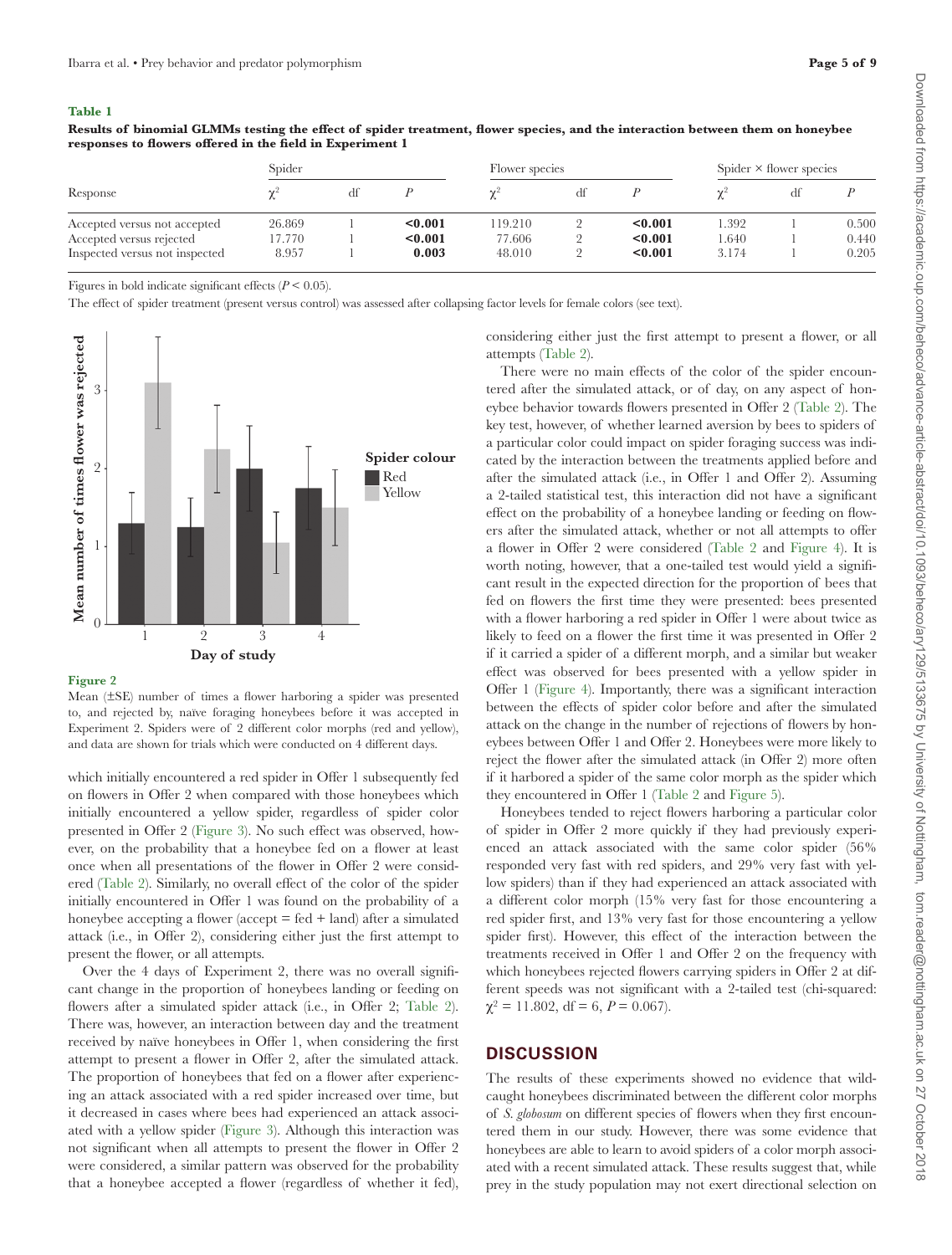### <span id="page-5-0"></span>**Table 2**

**Results of binomial GLMs testing the effects in Experiment 2 of the spider treatment in Offer 1, the spider treatment in Offer 2, and day, on honeybee responses to flowers presented in Offer 2**

|                          | First presentation in Offer 2 |    |       |       |    | All presentations in Offer 2 |          |    |                  |       |    | Difference in number                         |          |    |                |
|--------------------------|-------------------------------|----|-------|-------|----|------------------------------|----------|----|------------------|-------|----|----------------------------------------------|----------|----|----------------|
| Term                     | Land                          |    |       | Feed  |    | Land                         |          |    | Feed             |       |    | of rejections between<br>Offer 1 and Offer 2 |          |    |                |
|                          | $\mathbf{v}^2$                | df |       | χź    | df | $\boldsymbol{P}$             | $\chi^2$ | df | $\boldsymbol{P}$ |       | df |                                              | $\chi^2$ | df | $\overline{P}$ |
| Offer 1                  | 3.747                         |    | 0.053 | 4.361 |    | 0.037                        | 0.280    |    | 0.597            | 0.008 |    | 0.928                                        | 0.826    |    | 0.364          |
| Offer 2                  | .038                          |    | 0.308 | 0.466 |    | 0.495                        | 0.144    |    | 0.704            | 0.479 |    | 0.489                                        | 0.232    |    | 0.630          |
| Day                      | 0.016                         |    | 0.900 | 0.170 |    | 0.680                        | 0.395    |    | 0.530            | 0.973 |    | 0.324                                        | 0.541    |    | 0.462          |
| Offer $1 \times$ Offer 2 | 0.188                         |    | 0.665 | 2.955 |    | 0.086                        | 1.207    |    | 0.272            | 0.234 |    | 0.629                                        | 6.721    |    | 0.010          |
| Offer $1 \times$ Day     | 9.433                         |    | 0.002 | 0.014 |    | 0.014                        | 5.530    |    | 0.019            | 1.238 |    | 0.266                                        | 2.216    |    | 0.137          |

Figures in bold indicate significant effects  $(P < 0.05)$ .

Variation in the proportion of honeybees landing and feeding on flowers were considered separately for the first presentation in Offer 2, and for all

presentations in Offer 2 combined. The other response considered was the proportion of honeybees that rejected a flower more often in Offer 2 than in Offer 1. All main effects and significant interactions are shown; interactions that were not significant for any response variable are not shown.



#### <span id="page-5-1"></span>Figure 3

Proportion of honeybees which fed on flowers harboring a spider on the first occasion they were presented after the honeybee had experienced a simulated attack associated with either a red or a yellow spider in Experiment 2 (i.e., in Offer 2—see main text). Data are shown for trials which were conducted on 4 different days. Error bars are 95% confidence intervals calculated using the binomial distribution.

predator color patterns, they do have the potential to generate frequency-dependent selection in favor of rare morphs, which could help to explain the long-term persistence of the polymorphism.

## Directional selection

The presence of spiders on flowers had significant effects on the responses of honeybees. Honeybees avoided flowers where *S. globosum* was present, no matter if it was a red female, a yellow female, or a male. These results support previous findings where honeybees have been observed to avoid flowers that harbor spiders or cues associated with their presence ([Dukas 2001](#page-7-15); [Robertson and](#page-8-14)  [Maguire 2005](#page-8-14); [Reader et al. 2006\)](#page-8-10), and suggest that in general spiders should be under selection to develop traits which help them evade detection. However, honeybees did not discriminate among spider types in Experiment 1, or between female spider color morphs at the start of Experiment 2. Furthermore, there was no effect of flower species on the tendency of honeybees to avoid spiders, or on their response to different spider types.

These results are not consistent with directional selection favoring one *S. globosum* morph, or habitat-specific selection on morphs. Combined with the fact that *S. globosum* morphs do not favor particular flower types at our study site [\(Ajuria Ibarra 2013](#page-7-6)), this suggests that the polymorphism in *S. globosum* is not transient [\(Mitchell-Olds et al.](#page-8-6) [2007](#page-8-6)) and is not maintained by gene flow between sub-populations of spiders which are adapted to different flower-specific niches ([King](#page-8-15) [and Lawson 1995\)](#page-8-15). Nevertheless, there may be other forms of nichespecific selection operating in this system, such as bees being better able to avoid certain colors of spider in relation to levels of light or other environmental factors. It is therefore impossible to rule out spatial (selection mosaics) or temporal variation in selection affecting the persistence of the polymorphism. Such processes have been observed to occur in other polymorphic species, such as the marine snails of the genus *Littoraria*, where certain morphs are found at higher frequencies in different parts of mangrove trees and at different positions at different times of the year [\(Parsonage and Hughes 2002](#page-8-16)).

The results suggest that, when foraging at a site like the one studied here, where red and yellow female *S. globosum* were roughly equal in frequency [\(Ajuria Ibarra 2013\)](#page-7-6), honeybee behavior does not have strong effects on the relative fitness of these different color morphs. This is not strongly indicative of negative frequency-dependent selection, but could be consistent with it, if the observed ratio of red to yellow females is close to equilibrium in this population. Ultimately, time series data on morph frequencies, and ideally measurements of morph fitness from a population experiencing experimental manipulation of morph frequencies, are required to establish whether frequency-dependent selection is operating. Such an approach has been successful in other systems: patterns of variation in fitness that are consistent with frequency-dependent selection have been observed in polymorphic damselflies and lizards, both in natural populations that vary in morph frequencies, and in populations where morph frequencies have been manipulated ([Van Gossum et al. 1999](#page-8-17); [Sinervo et al. 2001;](#page-8-18) [Bleay et al.](#page-7-19) [2007\)](#page-7-19). Observations of morph frequencies and fitness in damselflies agree with simple genetic models that predict frequency-dependent dynamics ([Svensson et al. 2005](#page-8-19); [Takahashi et al. 2010\)](#page-8-20).

# Learning and the potential for frequencydependent selection

Honeybees rejected flowers in Offer 2 of Experiment 2 relatively more often if they harbored a spider of the same color morph as one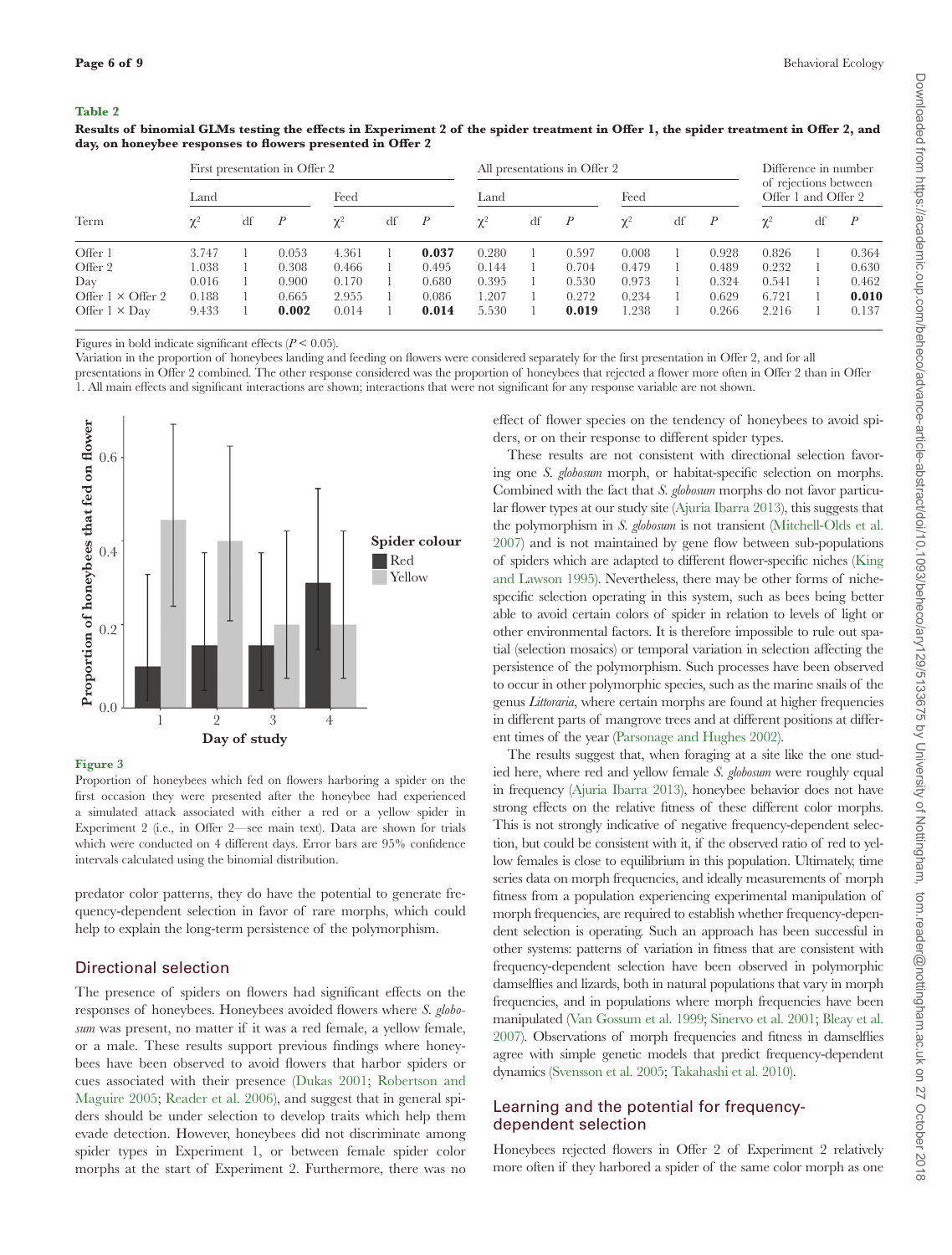

### Figure 4

The effect of the spider color morphs encountered by honeybees in Experiment 2 on the proportion of honeybees which landed (response = land) and fed upon (response  $=$  feed) flowers the first time they were presented to them following a simulated attack by a spider (i.e., in Offer  $2$ —see main text). Naïve honeybees were initially presented with a flower harboring either a red or yellow spider ("First spider color"), before being subject to a simulated attack, and then presented with a spider of the same or a different color ("Second spider color"). Error bars are 95% confidence intervals calculated using the binomial distribution.



## <span id="page-6-1"></span>Figure 5

The effect of the spider color morph encountered by honeybees in Experiment 2 on the proportion of honeybees that rejected a flower harboring a spider more often after a simulated attack by a spider (i.e., in Offer 2—see main text) than before the simulated attack (in Offer 1). Naïve honeybees were initially presented with a flower harboring either a red or yellow spider ("First spider color"), before being subject to a simulated attack, and then presented with a spider of the same or a different color ("Second spider color"). Both before and after the attack, flowers were presented up to 10 times to each honeybee until they were accepted. Error bars are 95% confidence intervals calculated using the binomial distribution.

which had previously been associated with a simulated attack. Similar (but nonsignificant) patterns were observed when considering the propensity of honeybees to feed on flowers the first time they were

<span id="page-6-0"></span>presented in Offer 2, and the speed with which these flowers were rejected. Thus, honeybees appear to have learned to associate spider color with a simulated attack, and changed their behavior to avoid such attacks in future. These results are consistent with previous studies where bees have been observed to avoid a color associated with a negative experience [\(Avargues-Weber et al. 2010](#page-7-14)) and to behave in a negative frequency-dependent way with respect to color [\(Smithson](#page-8-21) [and Macnair 1997;](#page-8-21) [Gigord et al. 2004\)](#page-7-20). Based on these findings, it is plausible that in a population of *S. globosum* where one female morph is found at a higher frequency than the others, honeybees would experience attacks from spiders of this morph more often, and would avoid them more than rarer morphs. To help confirm this, supporting evidence could be obtained from studies where honeybees are exposed to flower patches with varying *S. globosum* morph frequencies. Ultimately, we would also need to evaluate the effect of prey avoidance behavior on spider foraging success and fitness: we know that honeybees are common in the diet of *S. globosum* [\(Ajuria Ibarra 2013](#page-7-6)), but we do not know how reduced encounter/capture rates might translate into reduced survival or fecundity. Nevertheless, our experiment provides the first empirical evidence supporting the idea that frequency-dependent selection caused by prey behavior could help to maintain color polymorphism in a predator. Taken together with findings of other studies of this kind [\(Hori 1993;](#page-7-9) [Arcos 2007](#page-7-10)), and contrasted with textbook examples in which predator search images generate selection on prey, our results suggest that there is more than one way that behavioral interactions between predators and prey can influence the maintenance of genetic and phenotypic diversity.

## Differences in learned responses to red and yellow spiders

Although wild-caught honeybees did not discriminate between spider morphs in either experiment, results from Experiment 2 suggested that honeybees that had previously experienced a simulated attack from a red spider were less likely to land and feed on flowers in Offer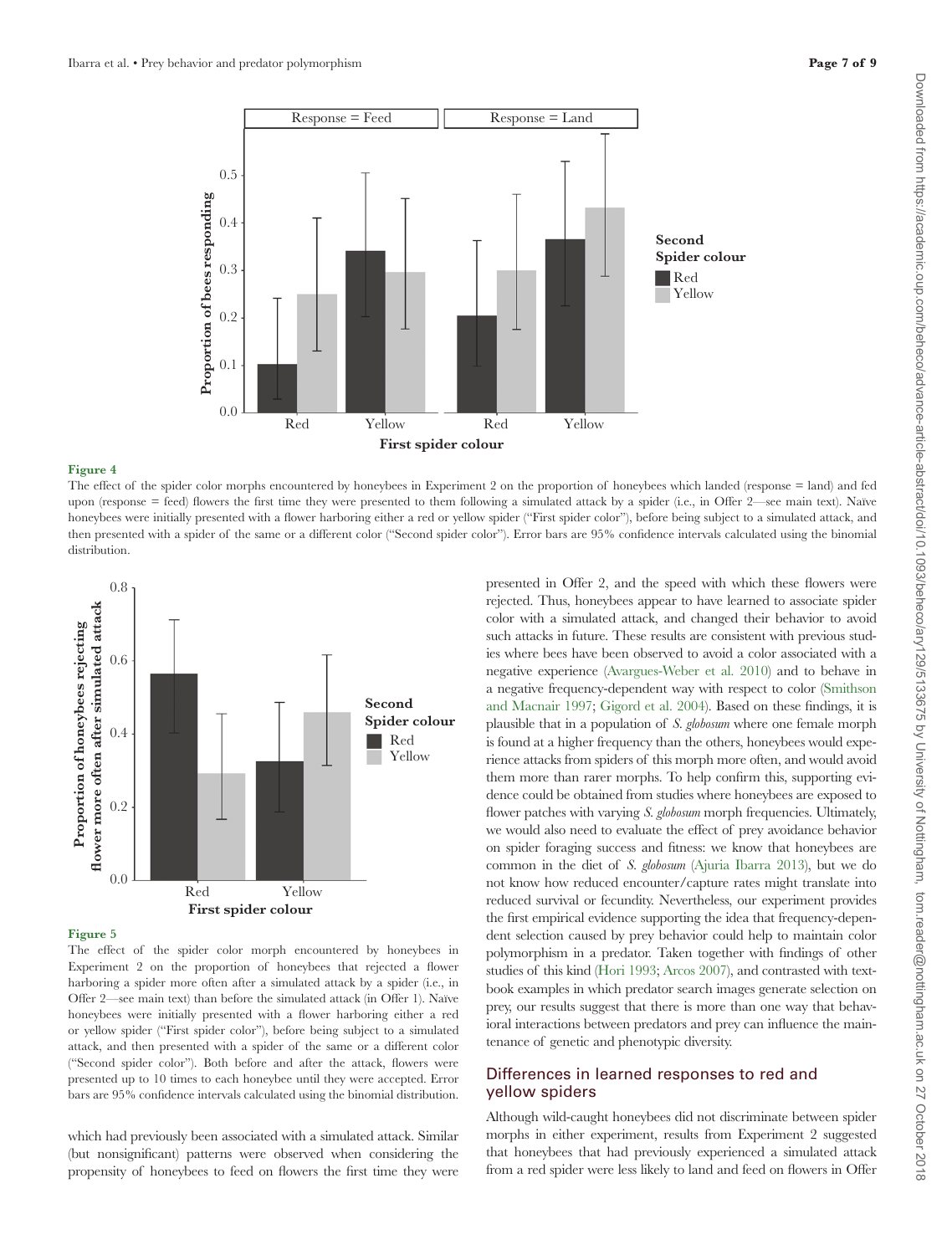2 than those that had previously experienced a simulated attack from a yellow spider, regardless of the treatment received in Offer 2. This result could be explained by the different ways in which red and yellow spiders reflect light and the different chromatic contrasts of the spiders and flowers. Yellow coloration in spiders has been shown to reflect UV light ([Tso et al. 2004](#page-8-11); [Heiling et al. 2005](#page-7-21); [Thery and Casas](#page-8-5)  [2009](#page-8-5)), and measurements of *S. globosum* have shown that this is true for yellow females [\(Ajuria Ibarra and Reader 2014\)](#page-7-5). Some spiders have been observed to use UV reflection to produce visual signals similar to those produced by flowers to attract honeybees ([Heiling et al. 2003](#page-7-16); [Tso et al. 2004](#page-8-11); [Herberstein et al. 2009\)](#page-7-22). Because UV-containing signals may more typically be used as cues associated with positive stimuli (i.e., food), honeybees might not be as efficient at learning to associate them with danger. Consequently, after a honeybee has experienced an attack from a red spider, it might be relatively more cautious about feeding on a flower with anything that might resemble a spider than would be the case after an experience with a yellow spider.

This effect of spider color in Offer 1 on honeybee behavior in Offer 2 reduced in magnitude over the 4 days of our experiment, until the difference between the effects of experiences with red and yellow spiders in Offer 1 was small and in the opposite direction [\(Figure 5](#page-6-1)). The change over time might be owing to the use of the same population of honeybees during the experiment. It has been observed that honeybees show patch fidelity [\(Osborne and Williams 2001;](#page-8-22) [Slaa et al.](#page-8-23)  [2003](#page-8-23); [Franzen et al. 2009\)](#page-7-23), and because we revisited some patches on different days, individual honeybees may have been exposed to spider treatments more than once over the 4 days. Therefore, it is possible that honeybees eventually learned to associate yellow color with predation risk, thus reducing the probability that they would accept a second flower with a spider after experiencing an attack from a yellow spider. However, we sampled many patches of flowers spread around a large field site which contained several apiaries, and we think that the likelihood of individuals being repeatedly encountered was low. Unfortunately, because we did not mark sampled individuals, it is impossible to be sure the extent to which individual learning impacted on the temporal patterns in our results.

# **CONCLUSION**

The findings presented here contribute to our understanding of how the presence of predators might affect the foraging behavior of their prey, and how these predator-prey interactions might influence the maintenance of polymorphism in a population of predators. However, clearly further research is needed to understand the general importance of this mechanism in the maintenance of polymorphisms in *S. globosum* and other similar species, and its relative importance compared with other diversifying mechanisms.

## **FUNDING**

This work was supported by the Consejo Nacional de Ciencia y Tecnología (CONACyT), México (Apoyo para estudios de posgrado en el extranjero, 211023).

We thank Armin Pircher and Ben Bödecker from the Quinta de São Pedro Study Centre for facilitating the field work. We are grateful to 2 reviewers for comments on an earlier version of the manuscript.

Data Accessibility Statement: Analyses reported in this article can be reproduced using the data provided by [Ajuria Ibarra et al. \(2018\)](#page-7-24).

**Handling editor:** John Skelhorn

## **REFERENCES**

- <span id="page-7-6"></span>Ajuria Ibarra H. 2013. Maintenance of a female-limited colour polymorphism in the crab spider *Synema globosum* (Araneae: Thomisidae). Nottingham, UK: University of Nottingham.
- <span id="page-7-24"></span>Ajuria Ibarra H, Kinahan M, Marcetteau J, Mehigan A, Ziegelmeier Z, Reader T. 2018. Data from: the significance of prey avoidance behavior for the maintenance of a predator color polymorphism. Dryad Digital Repository. <https://doi.org/10.5061/dryad.792r3k1>.
- <span id="page-7-0"></span>Ajuria Ibarra H, Reader T. 2013. Reasons to be different: do conspicuous polymorphisms in invertebrates persist because rare forms are fitter? J Zool. 290:81–95.
- <span id="page-7-5"></span>Ajuria Ibarra H, Reader T. 2014. Female-limited colour polymorphism in the crab spider *Synema globosum* (Araneae: Thomisidae). Biol J Linn Soc. 113:368–383.
- <span id="page-7-10"></span>Arcos JM. 2007. Frequency-dependent morph differences in kleptoparasitic chase rate in the polymorphic arctic skua *Stercorarius parasiticus*. J Ornithol. 148:167–171.
- <span id="page-7-14"></span>Avargues-Weber A, de Brito Sanchez MG, Giurfa M, Dyer AG. 2010. Aversive reinforcement improves visual discrimination learning in freeflying honeybees. PLoS One. 5:e15370.
- <span id="page-7-7"></span>Bell G. 1997. The basics of selection. New York: Chapman & Hall.
- <span id="page-7-19"></span>Bleay C, Comendant T, Sinervo B. 2007. An experimental test of frequency-dependent selection on male mating strategy in the field. Proc Royal Soc B Biol Sci. 274:2019–2025.
- <span id="page-7-11"></span>Chittka L, Menzel R. 1992. The evolutionary adaptation of flower colors and the insect pollinators color-vision. J Comp Physiol A Sens Neural Behav Physiol. 171:171–181.
- <span id="page-7-3"></span>Clarke B. 1962. Natural selection in mixed populations of two polymorphic snails. Heredity. 17:319–345.
- <span id="page-7-2"></span>Cook LM. 2017. Reflections on molluscan shell polymorphisms. Biol J Linn Soc. 121:717–730.
- <span id="page-7-1"></span>Cook LM, Saccheri IJ. 2013. The peppered moth and industrial melanism: evolution of a natural selection case study. Heredity (Edinb). 110:207–212.
- <span id="page-7-17"></span>Defrize J, Théry M, Casas J. 2010. Background colour matching by a crab spider in the field: a community sensory ecology perspective. J Exp Biol. 213:1425–1435.
- <span id="page-7-18"></span>Duffield GE, Gibson RC, Gilhooly PM, Hesse AJ, Inkley CR, Gilbert FS, Barnard CJ. 1993. Choice of flowers by foraging honey-bees (*Apis mellifera*) - possible morphological cues. Ecol Entomol. 18:191–197.
- <span id="page-7-15"></span>Dukas R. 2001. Effects of perceived danger on flower choice by bees. Ecology Lett. 4:327–333.
- <span id="page-7-12"></span>Dyer AG, Paulk AC, Reser DH. 2011. Colour processing in complex environments: insights from the visual system of bees. Proc Royal Soc B Biol Sci. 278:952–959.
- <span id="page-7-4"></span>Fitze PS, Gonzalez-Jimena V, San-Jose LM, Heulin B, Sinervo B. 2014. Frequency-dependent sexual selection with respect to progeny survival is consistent with predictions from rock-paper-scissors dynamics in the European common lizard. Front Ecol Evol. 2:77. doi:10.3389/ fevo.2014.00077
- <span id="page-7-8"></span>Forde SE, Thompson JN, Bohannan BJ. 2004. Adaptation varies through space and time in a coevolving host-parasitoid interaction. Nature. 431:841–844.
- <span id="page-7-23"></span>Franzen M, Larsson M, Nilsson S. 2009. Small local population sizes and high habitat patch fidelity in a specialised solitary bee. J Insect Conserv. 13:89–95.
- <span id="page-7-20"></span>Gigord LDB, Macnair MR, Smithson A. 2004. Negative frequency-dependent selection maintains a dramatic flower color polymorphism in the rewardless orchid *Dactylorhiza sambucina* (L.) Soo (vol 98, pg 6253, 2001). Proc Natl Acad Sci USA. 101:7839.
- <span id="page-7-13"></span>Giurfa M. 2007. Behavioral and neural analysis of associative learning in the honeybee: a taste from the magic well. J Comp Physiol A Neuroethol Sens Neural Behav Physiol. 193:801–824.
- <span id="page-7-21"></span>Heiling AM, Cheng K, Chittka L, Goeth A, Herberstein ME. 2005. The role of UV in crab spider signals: effects on perception by prey and predators. J Exp Biol. 208:3925–3931.
- <span id="page-7-16"></span>Heiling AM, Herberstein ME, Chittka L. 2003. Pollinator attraction: crabspiders manipulate flower signals. Nature. 421:334.
- <span id="page-7-22"></span>Herberstein ME, Heiling AM, Cheng K. 2009. Evidence for UV-based sensory exploitation in Australian but not European crab spiders. Evol Ecol. 23:621–634.
- <span id="page-7-9"></span>Hori M. 1993. Frequency-dependent natural selection in the handedness of scale-eating cichlid fish. Science. 260:216–219.